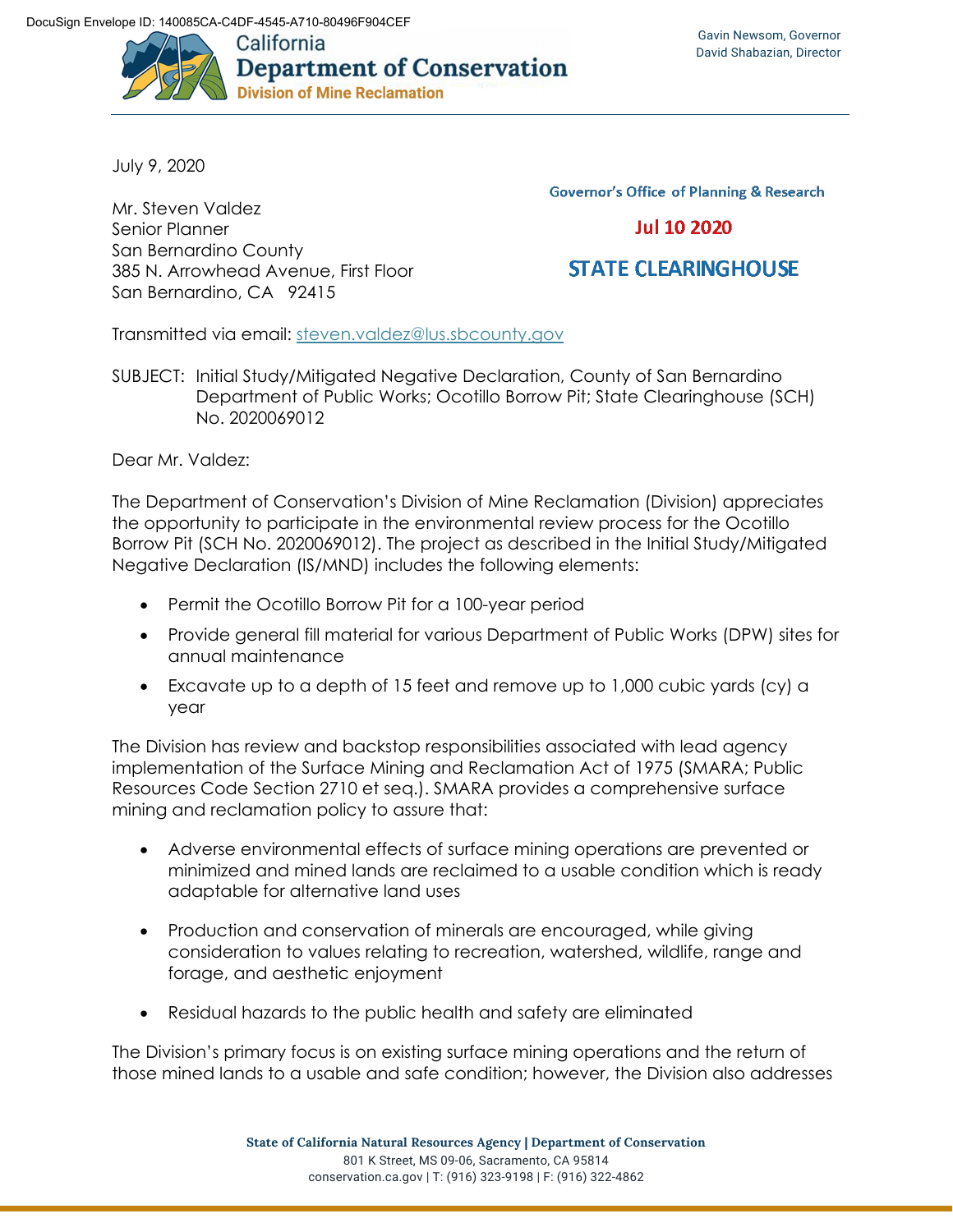issues related to abandoned legacy mines. Division staff currently is reviewing the reclamation plan that has been proposed for this project.

Division staff has reviewed the IS/MND pursuant to the California Environmental Quality Act (CEQA) and State CEQA Guidelines and offers the following comments:

## **Baseline**

1) Division staff questions the baseline identified for this Project. Given previous disturbance by the applicant, Division staff recommends that the appropriate baseline for this project is Joshua Tree woodland, which occurs on 1.6 acres of the Project Site and on the undisturbed surrounding area. For example, the IS/MND states that the Project Site has previously been disturbed primarily for "material removal and staging operations associated with maintenance and emergency repair of San Bernardino road projects … the site is mostly disturbed by past grading and material storage uses and has been used by the DPW for such activities since the 1960s." (IS/MND Page 1)

In addition, as stated on page 25: "Joshua Tree woodland dominates undisturbed area being either bare or populated by the subset of species that occur nearby…. [T]he habitat in vicinity of the Project Site consists primarily of *Yucca brevifolia* Woodland Alliance. [T]he tree canopy of the community contains only two species and is co-dominated by *Y. brevifolia* and *Y. schirdigera* (Mojave yucca). The shrub canopy is diverse with 21 species with *Ambrosia salsola* (Burrobush), *Ephedra nevadensis* (Nevada ephedra), *Hesperoyucca whipplei* (Chaparral yucca), and *Salvia dorri* (Dorr's sage) being the most common. Fifty-one herbaceous species were found, including four non-natives [sic] species."

2) Additionally, Page 26 states, "[T]here is a blueline stream course mapped by the USGS National Hydrography Dataset (NHD) that was historically mapped on the eastern edge of the Project Site. The current site conditions have resulted in a realignment of the flows further east to the very eastern edge of the site."

As the term "current site conditions" seems to refer to disturbance by the DPW to remove materials, the pre-disturbance state should also be the baseline for this feature (blueline stream course).

## **Biological Resources Mitigation Measures**

3) It is unclear why no mitigation measures are listed for Biological Resources, given the location of the Project in Joshua Tree woodland habitat, the site use history for the past 60 years, and the project duration is 100 years from approval of the Reclamation Plan.

Additionally, the Biological Resources Assessment (2019; Jericho Systems) for this project indicates that there is potentially suitable habitat for the desert tortoise in areas adjacent to the site. The BRA identified that the Project Site is within 5 miles